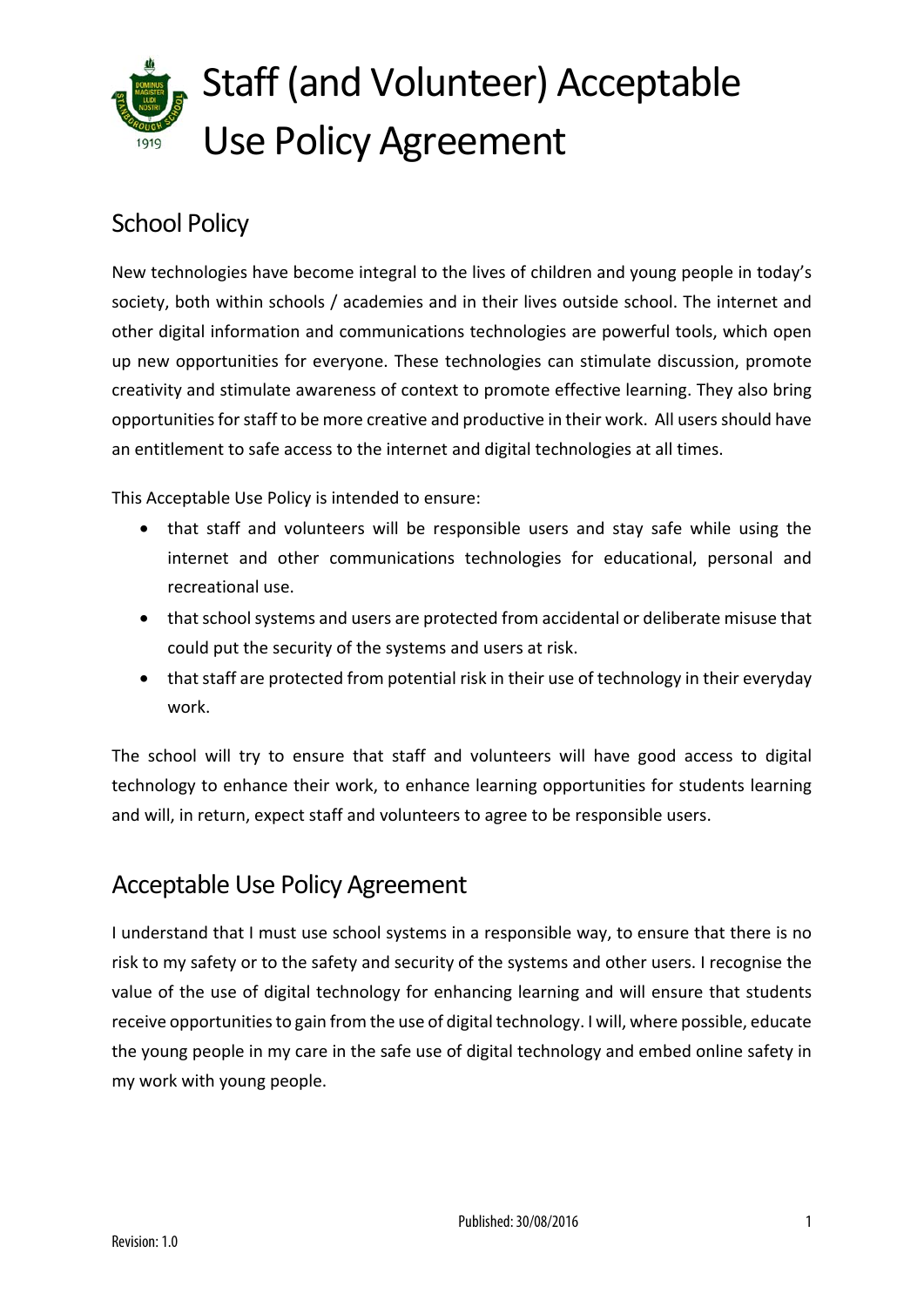

## Stanborough School Staff Acceptable Use Policy (AUP)

For my professional and personal safety:

- I understand that the school will monitor my use of the school digital technology and communications systems.
- I understand that the rules set out in this agreement also apply to use of these technologies (e.g. laptops, email, VLE etc.) out of school, and to the transfer of personal data (digital or paper based) out of school.
- I understand that the school digital technology systems are primarily intended for educational use and that I will only not use the systems for personal or recreational use during work hours.
- I will not disclose my username or password to anyone else, nor will I try to use any other person's username and password. I understand that I should not write down or store a password where it is possible that someone may steal it.
- I will immediately report any illegal, inappropriate or harmful material or incident, I become aware of, to the appropriate person.

I will be professional in my communications and actions when using school ICT systems:

- I will not access, copy, remove or otherwise alter any other user's files, without their express permission.
- I will communicate with others in a professional manner, I will not use aggressive or inappropriate language and I appreciate that others may have different opinions.
- I will ensure that when I take and / or publish images of others I will do so with their permission and in accordance with the school's policy on the use of digital / video images. I will not use my personal equipment to record these images, unless I have permission to do so. Where these images are published (eg on the school website) it will not be possible to identify by name, or other personal information, those who are featured.
- I will not use social networking sites in school during work hours.
- I will only communicate with students and parents / carers using official school systems. Any such communication will be professional in tone and manner.
- I will not engage in any on-line activity that may compromise my professional responsibilities.

The school and the local authority have the responsibility to provide safe and secure access to technologies and ensure the smooth running of the school:

• When I use my mobile devices (laptops / tablets / mobile phones / USB devices etc) in school, I will follow the rules set out in this agreement, in the same way as if I was using school equipment. I will also follow any additional rules set by the school about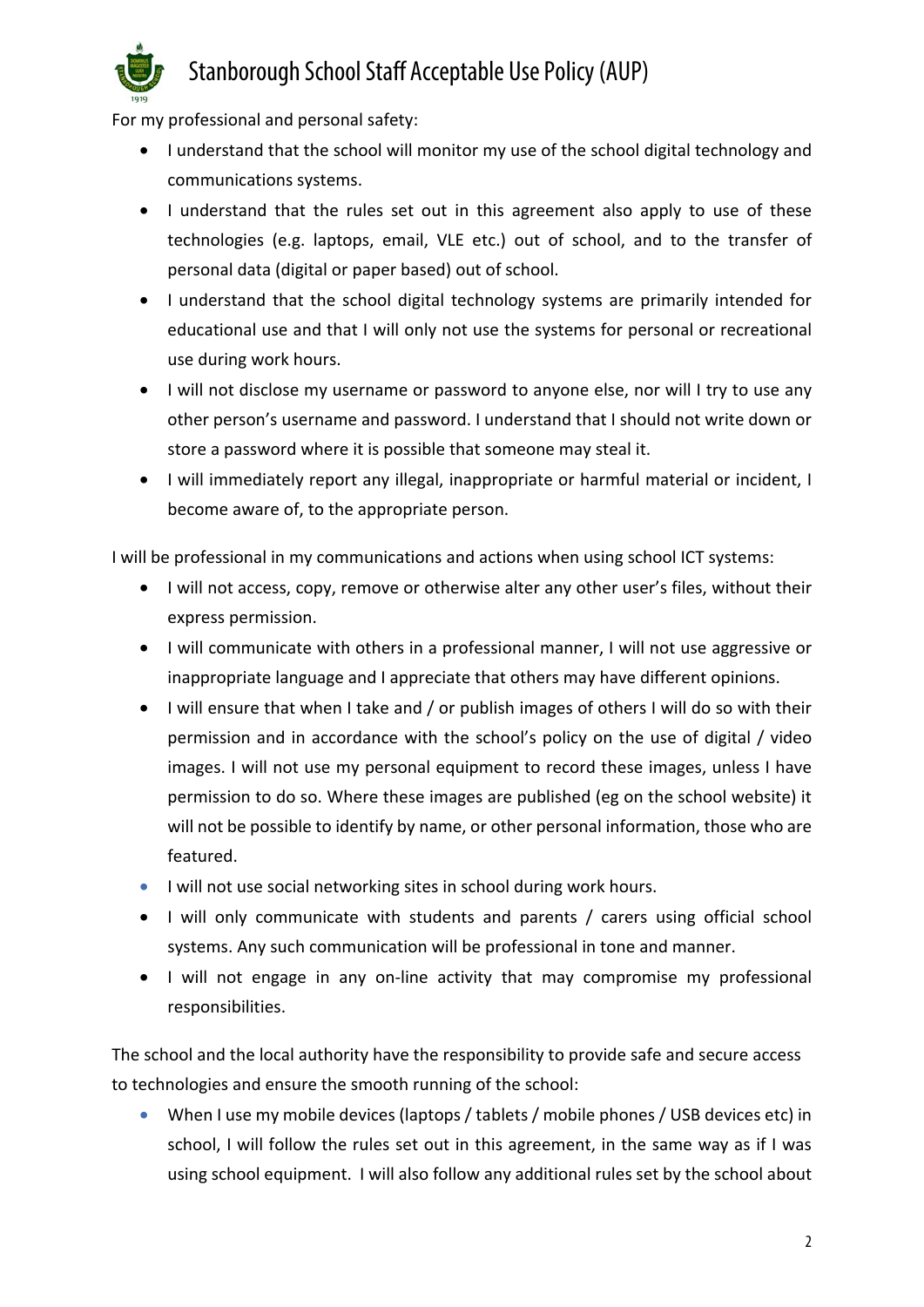# Stanborough School Staff Acceptable Use Policy (AUP)

such use. I will ensure that any such devices are protected by up to date anti-virus software and are free from viruses.

- I will not open any hyperlinks in emails or any attachments to emails, unless the source is known and trusted, or if I have any concerns about the validity of the email (due to the risk of the attachment containing viruses or other harmful programmes)
- I will not try to upload, download or access any materials which are illegal (child sexual abuse images, criminally racist material, adult pornography covered by the Obscene Publications Act) or inappropriate or may cause harm or distress to others. I will not try to use any programmes or software that might allow me to bypass the filtering / security systems in place to prevent access to such materials.
- I will not try (unless I have permission) to make large downloads or uploads that might take up internet capacity and prevent other users from being able to carry out their work.
- I will not install or attempt to install programmes of any type on a machine, or store programmes on a computer, nor will I try to alter computer settings.
- I will not disable or cause any damage to school equipment, or the equipment belonging to others.
- I will only transport, hold, disclose or share personal information about myself or others, as outlined in the relevant policies. Where digital personal data is transferred outside the secure local network, it must be encrypted.
- I understand that data protection policy requires that any staff or student data to which I have access, will be kept private and confidential, except when it is deemed necessary that I am required by law or by school policy to disclose such information to an appropriate authority.
- I will immediately report any damage or faults involving equipment or software, however this may have happened.

When using the internet in my professional capacity or for school sanctioned personal use:

- I will ensure that I have permission to use the original work of others in my own work
- Where work is protected by copyright, I will not download or distribute copies (including music and videos).

I understand that I am responsible for my actions in and out of the school:

• I understand that this Acceptable Use Policy applies not only to my work and use of school digital technology equipment in school, but also applies to my use of school systems and equipment off the premises and my use of personal equipment on the premises or in situations related to my employment by the school